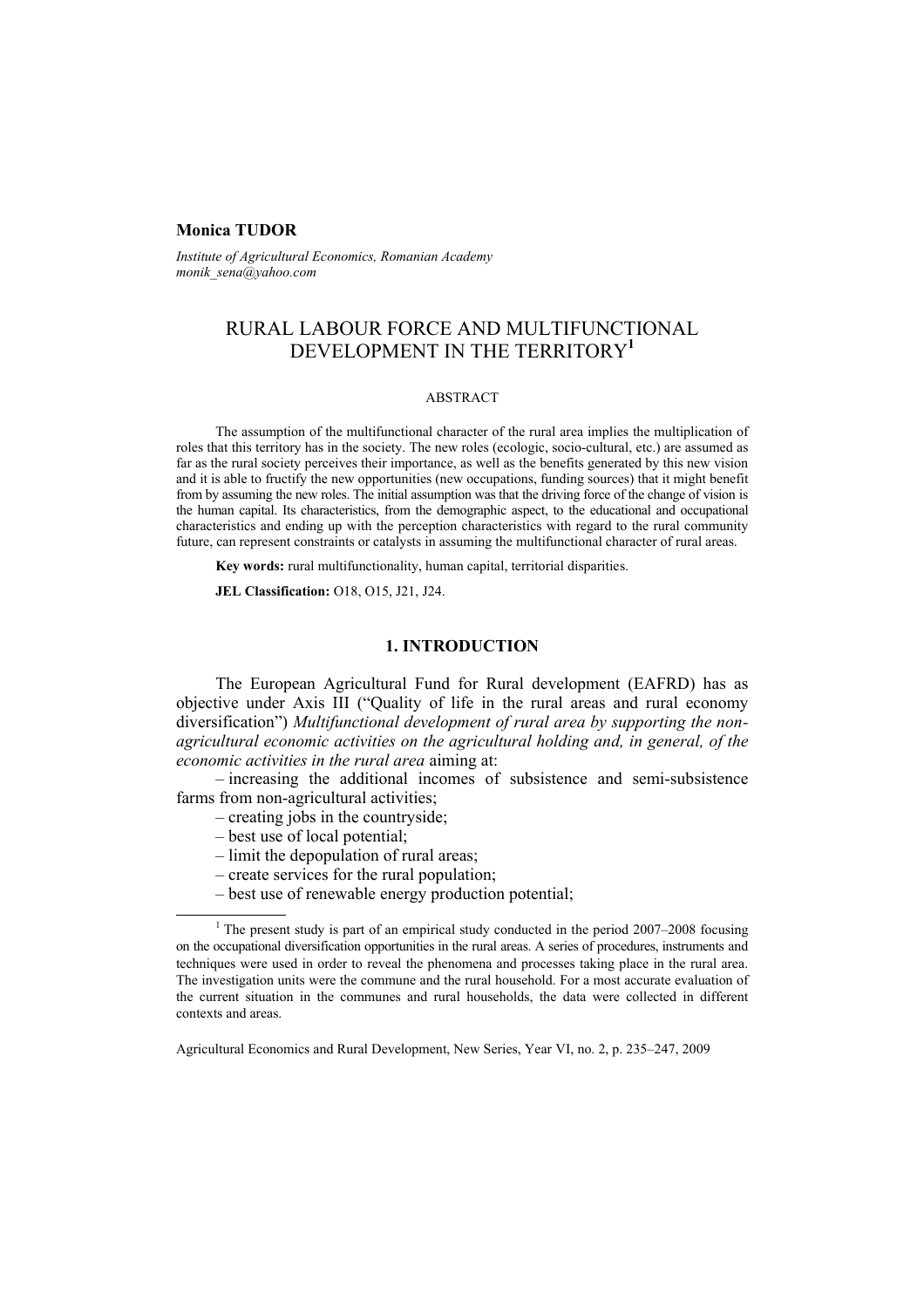– rural tourism development;

– promoting entrepreneurship.

All these will remain only "desiderata" in rural Romania if they are not backed up by the human capital *through which and for which* they will be put into practice. *The starting point of this study is that the driving force of this change of vision is the human capital itself.* Its characteristics, starting from the demographic aspects and going through the educational and occupational aspects and ending up by the psychological/perception aspects with regard to the future of rural community can turn into catalysts or constraints in assuming the multifunctional character of the rural area.

## **2. MATERIAL AND METHOD**

The present study is structured into two complementary parts:

I. The first part attempts to reveal the occupational and professional disparities that characterize the rural area in each of the four macro-regions from Romania. The evolution of the main indicators that describe the occupational and professional structures reveals the adoption of multifunctional development patterns at macro regional level and the potential of adopting such a development path from the perspective of the main characteristics of labour market.

II. The second part includes a study on the agro-regional disparities of the labour force characteristics; these disparities have an influence upon the assuming of the multifunctional development patterns. The scientific approach of the second segment is based on the hypothesis that the location in a given geographical area (mountain, hill, plain) exercises a greater influence upon assuming the multifunctionality of the rural area compared to the macro-territorial vision.

## **I. Macro-regional occupational and professional disparities**

The objective of the first part is to reveal the macro-regional disparities in assuming the multifunctional character of rural areas, mainly focusing upon the evolution in time of the human capital characteristics associated to the extent to which the rural area has followed the multifunctional development path. The analysis was based upon the secondary statistical data provided by the National Institute for Statistics and the set of indicators that have been used reveal the *evolution of rural occupational structures in the years 2002 and 2007* as main resultant of assuming multifunctionality in rural development. The changes that were produced at the level of occupational structures in these five years bear a double imprint: that of the inherent demo-social characteristics of rural population, on one hand, and of the institutional efforts to lead the rural area on an European trajectory, on the other hand. The main indicators on which the analysis is based are the following: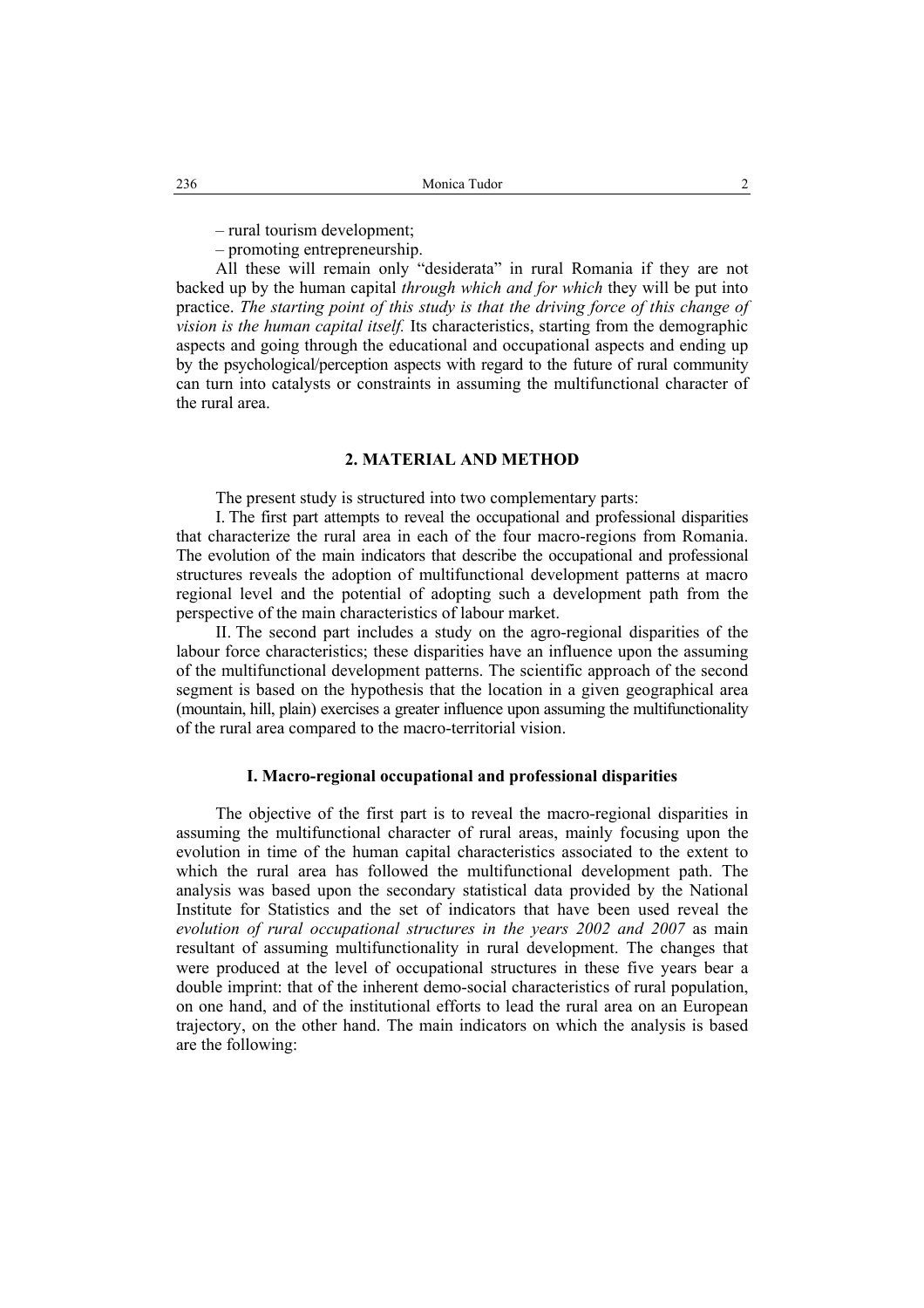• *The activity rate* (calculated as share of the active population in total population) – reflects the size of labour recruitment pool at territorial level. In the multifunctional development context, the activity rate is an indicator referring to the labour potential; its evolution in time measures the degree in which the macroregion is confronted with the risk of losing the available local labour force on medium and long term.

• *The degree of economic activities diversification,* by multiplying the income sources, contributes to the diminution of risks resulting from the agricultural activity, as only occupation of the household members – eliminates the seasonality of incomes, attenuates the shocks generated by the natural phenomena with negative impacts upon the agricultural production, etc. Statistically revealed by the evolution of occupational structures, the diversification level of economic activities reflects the speed at which the rural areas are going forward on the multifunctional development path.

• *The professional structures* are the reflection of the economic diversification level and reveal the adoption of the values of a modern economy in the relations on the labour market – when these relations are based on contractual economy – or of a traditional economy when the labour relations are based upon family labour. The temporal mobility between the professional structures can be also an expression of multifunctional development as long as the movement goes from the occupational status associated to low and/or unstable incomes (unpaid family worker, farmer) to the occupational status generating higher incomes (employee, employer).

## **II. Agro-regional disparities in assuming the multifunctional development patterns**

As rural area multifunctionality development is put into practice by the support to non-agricultural economic activities (AXIS III - EAFRD), we consider that the diversity of potentially exploitable resources also becomes a stimulating factor in rural economy diversification. This is the objective motivation why in the present study we opted for revealing the existing disparities between the communes located in the three important geographic areas (mountain, hill, plain). The purpose of this geographic approach is to investigate the following:

– to what extent the human capital is able to potentiate the multifunctional development of the rural areas benefiting from a higher diversity of natural resources (hilly or mountainous zones) or

– can the human capital, by its characteristics, determine the multifunctional development of rural plain areas even though these are the "depositors" of less diversified natural resources?

The data on which the analysis was based were collected during the questionnaire-based sociological surveys applied to representative samples of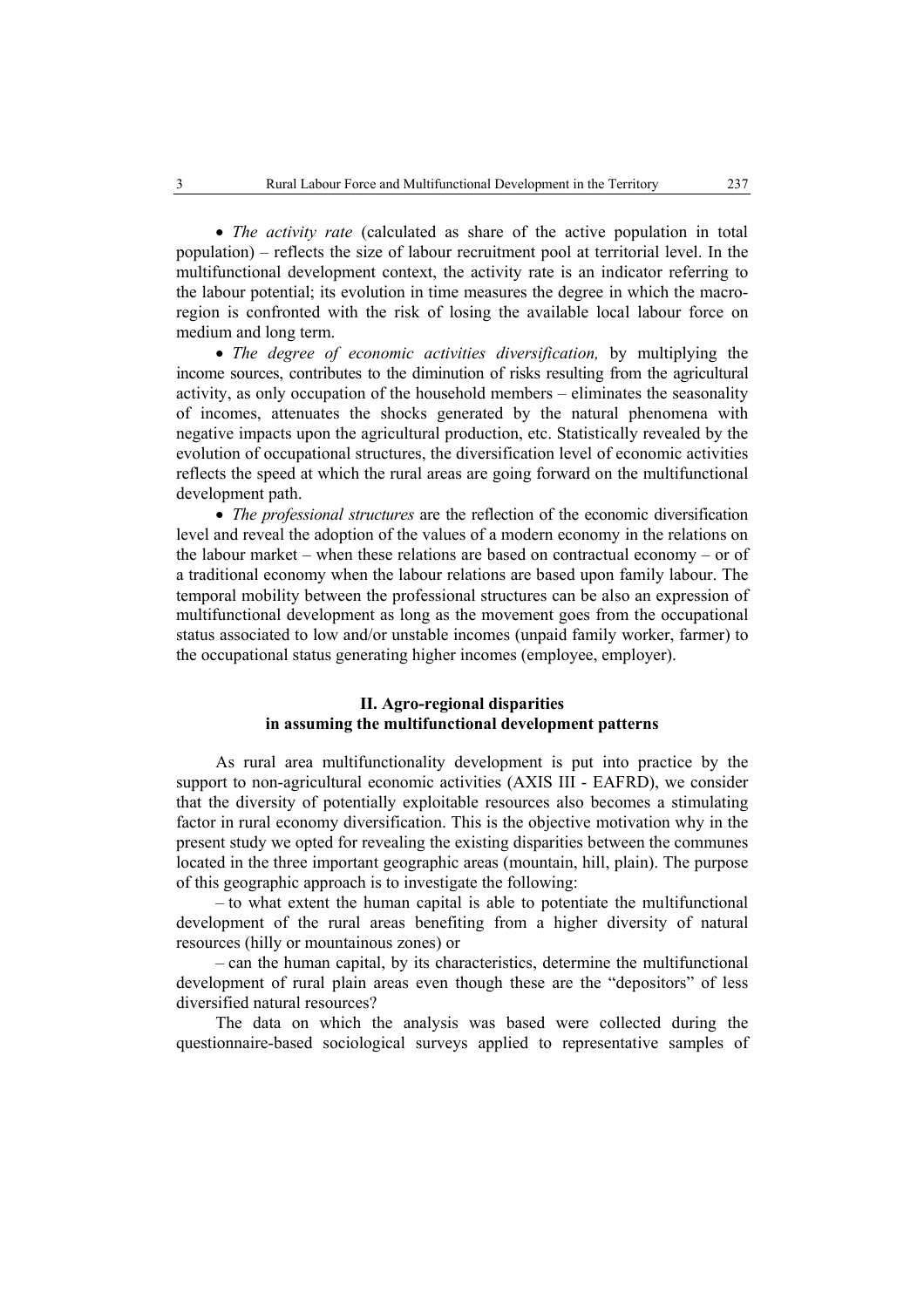households extracted from the total rural households of the communes belonging to each agro-region (mountain, hill, plain).

Out of the multiple dimensions describing the characteristics of human resources, we selected from the field survey those results with the greatest impact upon the assuming and internalization behaviour of the rural area multifunctionality:

• *Average age of the population in the sample* – this represents an important predictor of the opening towards the occupational diversification of the rural communities, as it is well known that a younger population is more open to innovation, has a greater occupational mobility and is more open to professional retraining.

• *The share of households with dependent children* – reflecting the demographic regeneration potential, and by this, the continuity opportunity at the level of household / community.

• *The population ageing index* – calculated as a ratio of the number of persons aged over 60 to the number of persons aged  $0 - 14$  years, reflecting the demographic regeneration potential at community level. The values larger than one of this index generate significant risk of population number decrease, which is equivalent to a contraction of demand on the local markets of commodities and services, making the respective regions less attractive for investments.

• *Average number of schooling years* – reflects the educational level of the population from the investigated communes; a higher level of this indicator reveals a greater opportunity of the community to attract new investments, as the labour force available at community level has a higher training level, which confers it higher adaptability and facilitates the possibility to get professionally retrained and reoriented.

• *Employment rate of the population of working age* calculated as a ratio of the employed population to the population of working age (15-64 years) – reveals to what extent the population of working age is involved in economic activities generating welfare at household level and consequently at community level. A low value of the indicator is a clear signal of *the need to implement new investments* that should create jobs at local level.

• *Occupational structure –* revealed by the share of the main economic activities – agriculture, agro-processing industry, industry – constructions and services – in the total employed population at sample level – indicates the level of local economic activities diversification. This indicator (partially) reveals the extent to which the rural communities are or are not on the path of multifunctional development. Thus, a high share of labour employed in the primary sector of the economy can be associated to a poor internalization of the multifunctional development principles. As far as the importance of employment in the secondary and tertiary sectors increases in local rural economy, it is easier to assume the multifunctional character of rural areas, as the communities are already on the multifunctional development path.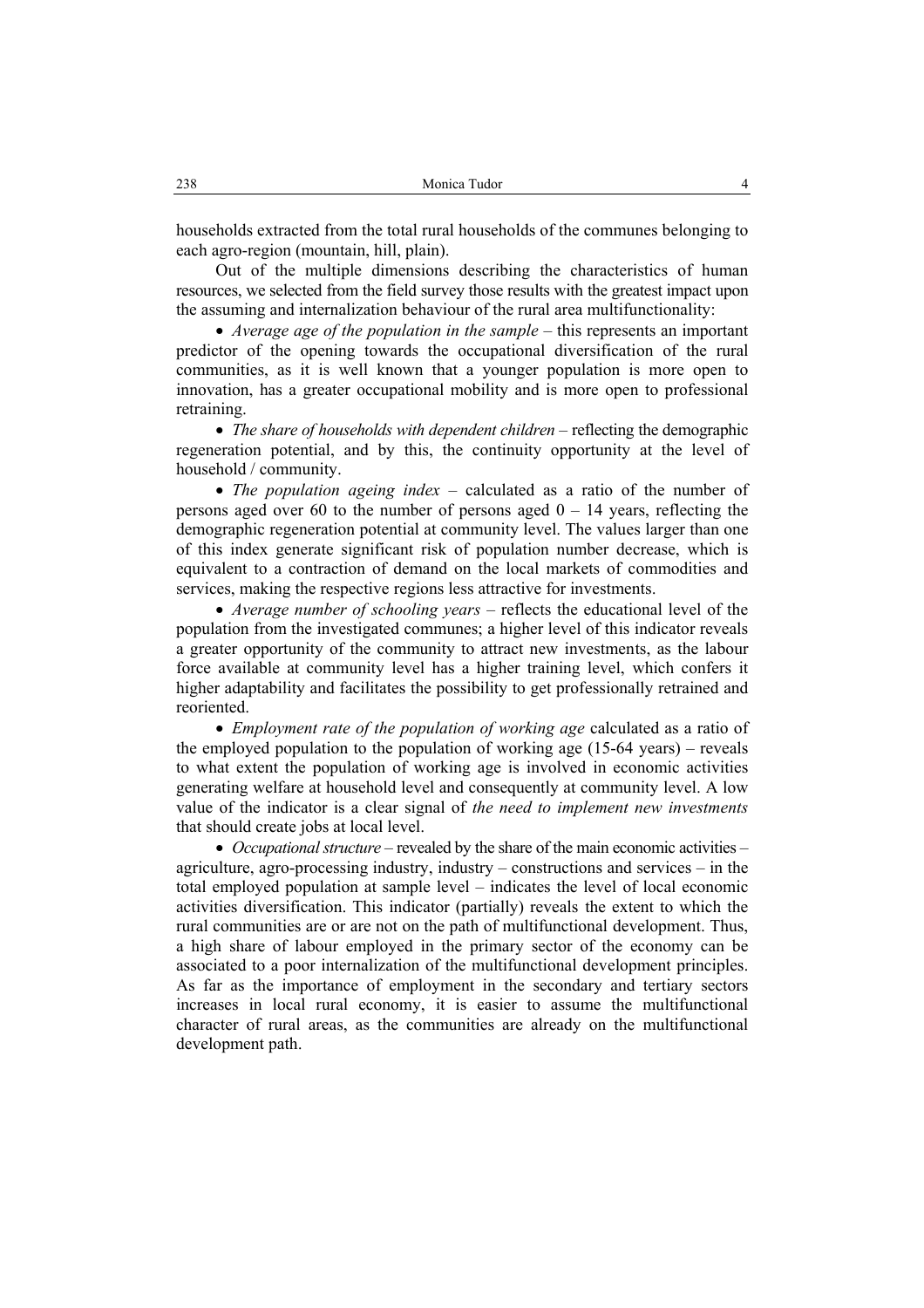• *Labour renewal index* – calculated as ratio of the population aged 15–29 years to the population aged 30–44 years. By comparing the number of young labour force, at the beginning of their active life, to the number of adult labour force, this index highlights the evolution trajectory of the labour force volume available in the future. A ratio larger than one reveals the opportunity of young labour growth on the local market, which favours the attraction of investments in alternative economic activities. When this ratio tends to zero, there is a higher risk of labour force contraction at community level.

• *Share of households with members who left the locality for work* – reflects the occupational mobility of rural household members. The occupational mobility is a good predictor of economic activity diversification and mainly of multiplication of income sources on the household. A high occupational mobility signals out a larger openness for understanding and accepting new ideas and practices in the professional life. At the same time, it means the courage to face the challenges of a new environment – even of the business environment – external to the original environment whose operation rules are well known. The occupational mobility ensures the premises of enlarging the technical horizon and the methodological apparatus with which people operate in the rural area, by importing new working techniques and methods from the destination points of the occupational migration.

## **3. RESULTS AND DISCUSSIONS**

## **3.1. Macroregional occupational and professional disparities**

## *The active population<sup>2</sup>*

The rural active population decreased in relative terms in the ten inter-census years, as a direct consequence of the demographic ageing that characterizes this residence area, in general, and of the young population migration to the urban area or to foreign countries. This process has mainly affected the rural areas of the macro-region one where the share of active population decreased by 3.5 %. Moderate decreases of the active population importance in total population were also noticed in the macro-regions two and four in the period 2002-2007. Besides the two above-mentioned explanations, in this case the phenomenon is caused by the existence of a strong migration flow generated by old people and/or beneficiaries of early retirement scheme coming back to their native localities with inactive person status.

The lowest activity rate is found in the rural area of the macro-region one that is subject to the stronger demographic ageing process; the highest value of this indicator corresponds to the macro-region four due to the presence of a significant

 <sup>2</sup>  $\alpha$ <sup>2</sup> Active population – employed or unemployed population aged 14 and over.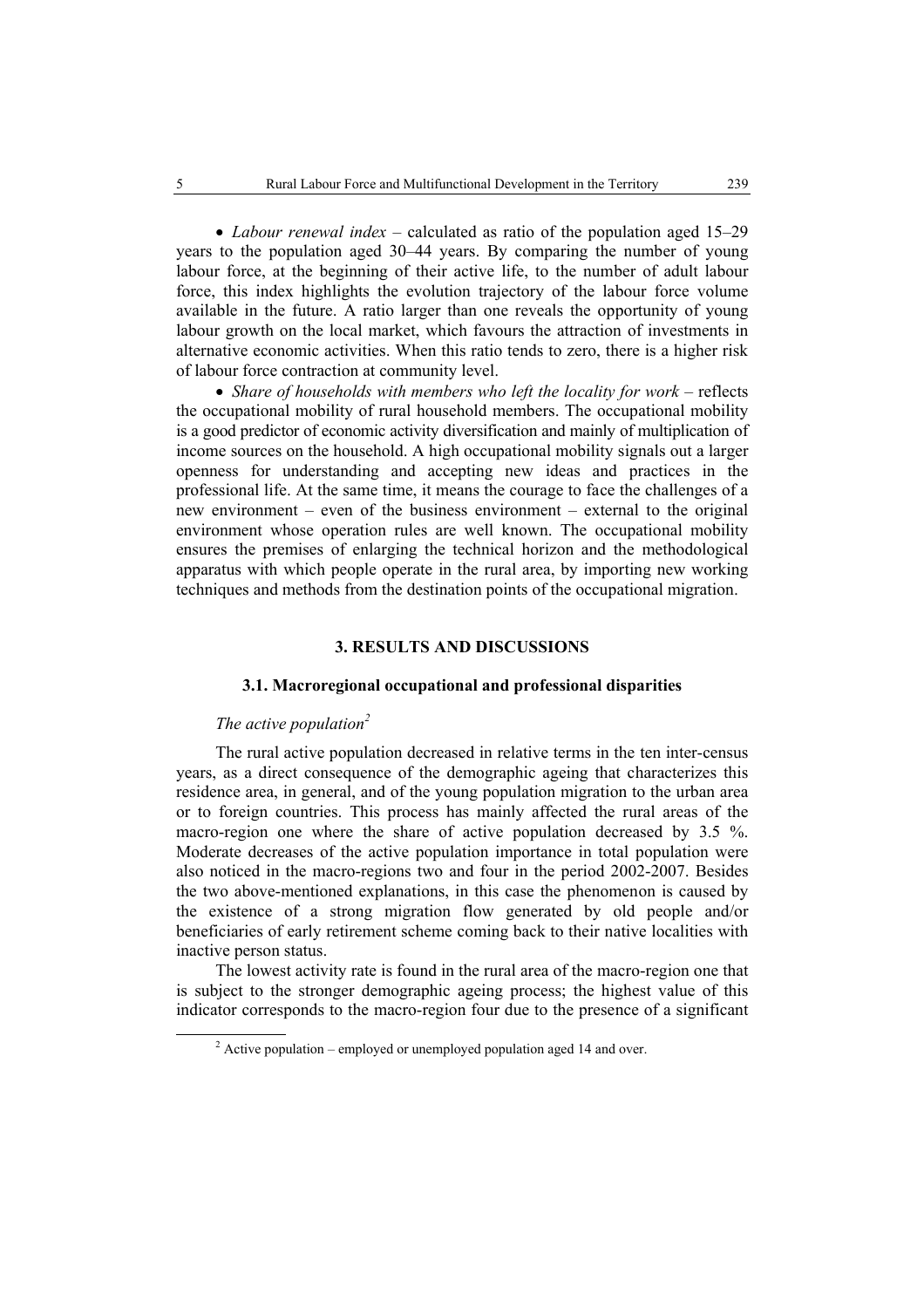volume of population of working age. In the period  $2002 - 2007$ , the rural population's activity rate followed a slightly decreasing trend, with different intensities from one macro-region to another. The previously mentioned trend is determined by the decrease of the active population volume. If we add here the diminution in number of the population outside the active life – mainly the share of young people under 15 years old in total population<sup>3</sup> following the dramatic decline of the birth rate, we can state that the Romanian rural area will be soon confronted with the "desertification" risk  $4$  with regard to the population of working age.

#### *Table 1*

#### Regional activity rates of the rural population

|                |                                    | $70^{\circ}$ |  |  |  |
|----------------|------------------------------------|--------------|--|--|--|
|                | Activity rate of rural population* |              |  |  |  |
|                | 2002'                              | $2007^2$     |  |  |  |
| Romania        | 47.8                               | 46.4         |  |  |  |
| Macro-region 1 | 44.8                               | 41.3         |  |  |  |
| Macro-region 2 | 49.3                               | 47.8         |  |  |  |
| Macro-region 3 | 46.6                               | 48.2         |  |  |  |
| Macro-region 4 | 50.3                               | 48 3         |  |  |  |

\* activity rate –percentage ratio of active rural population to total rural population *Source:* calculations based on data from:

<sup>1)</sup> NIS (2003) – Household Labour Force Survey (AMIGO) in the year 2002;

 $^{2}$  NIS (2008) – Labour Force in Romania. Employment and Unemployment in the year 2007.

From the perspective of assuming a multifunctional development pattern, the current activity rate and mainly its trend provide a series of information on the *potential participation to the economic activities of the population in each macroregion, which influences the attractiveness of each macro-region for the location of new economic objectives.* 

According to this criterion, the four macro-regions of Romania can be grouped into three categories:

• Macro-regions with *low and strongly decreasing potential of the active population supply (macro-region 1*) that is confronted with a severe "desertification" risk with regard to its active population, as the lowest birth rates are also found here. *The rural area of this macro-region becomes risky for the location of new investments due to the potential labour deficit on long term.* 

• Macro-regions with *medium potential of available labour and labour potential under moderate decline (macro-regions two and four).* In these rural areas, the macro-regional activity rate was down by  $1.5\%$  and 2% respectively in the

 $\alpha$ 

<sup>&</sup>lt;sup>3</sup> Share of the population under 15 years old in total rural population was down from 19.4% in 2002 to 17.6% in 2007

<sup>&</sup>lt;sup>4</sup> Demographic desertification – demographic phenomenon that means the significant diminution that can result in the disappearance of a category of population or of the entire population in a given area.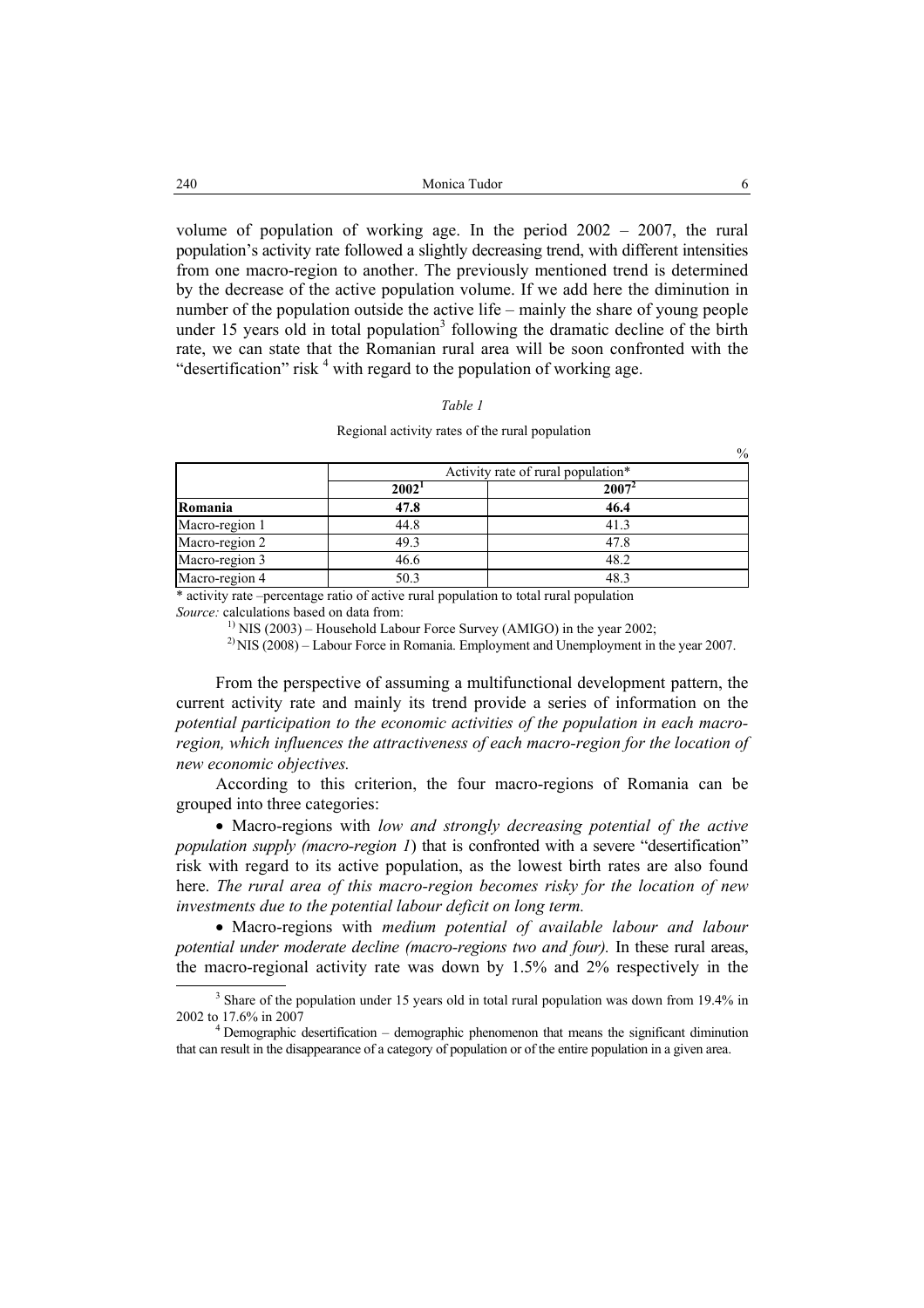period 2002–2007. The fact that the active population represents almost half of the total rural population of macro-regions and in the last five years the population structure experienced relative stagnation as regards the participation to the economic activity can be considered a strength. This state of things offers the perspective of long-term maintaining the equilibrium between the population of working age on one hand, and the population from the base and the top of the age pyramid, on the other hand. From the perspective of assuming the multifunctional character of the rural area, this temporal continuity in the activity rate is equivalent to an increased opportunity to adopt the alternative activities on the basis of an increased labour supply on the local market, which makes *the respective region attractive for the location of new economic objectives.*

• Macroregions with *medium and increasing available labour potential (macro-region three)* at the level of which the rural population structure is improved by the participation to the economic activity, as the region rural areas seem to have become attractive for the stabilization of new active population contingents. From the perspective of assuming the rural area multifunctionality, the positive evolution of the macro-regional activity rate and its getting close to half of the total population result in increased opportunities for adopting alternative activities on the basis of an increasing labour supply on the local market, which makes *the region attractive for the location of new economic objectives*.

### *Evolution of macro-regional occupational structures*

There are significant disparities between Romania's rural localities with regard to the employed population structure. There are communes where industry or the tertiary sector are absent, while the farming sector accounts for 80–100% of total employment. A lower value added per labour unit is expected in these areas, which yields lower incomes.

The diversification of economic activities, by the multiplication of income sources that it implies, contributes to the diminution of risks resulting from the agricultural activity, as only occupation of the household members, to the elimination of income seasonality, it attenuates the shocks generated by the natural phenomena with negative effects upon agricultural production, etc. Unfortunately, the share of the employed population in the secondary and tertiary sectors is still low: 38.7% in 2007; yet in the recent period a diminution of agricultural employment in rural areas could be noticed, which will have a positive impact upon the material situation on the rural households and will lead to the rural social structure improvement in the future. The economic reform and the structural adjustment processes brought about changes in the economic structures and functionality of rural communities.

The structure of the employed population is determined by two main factors:

• A large part of the rural population is confronted with limited employment options and has to work in activities with low productivity in order to ensure a minimum living for survival.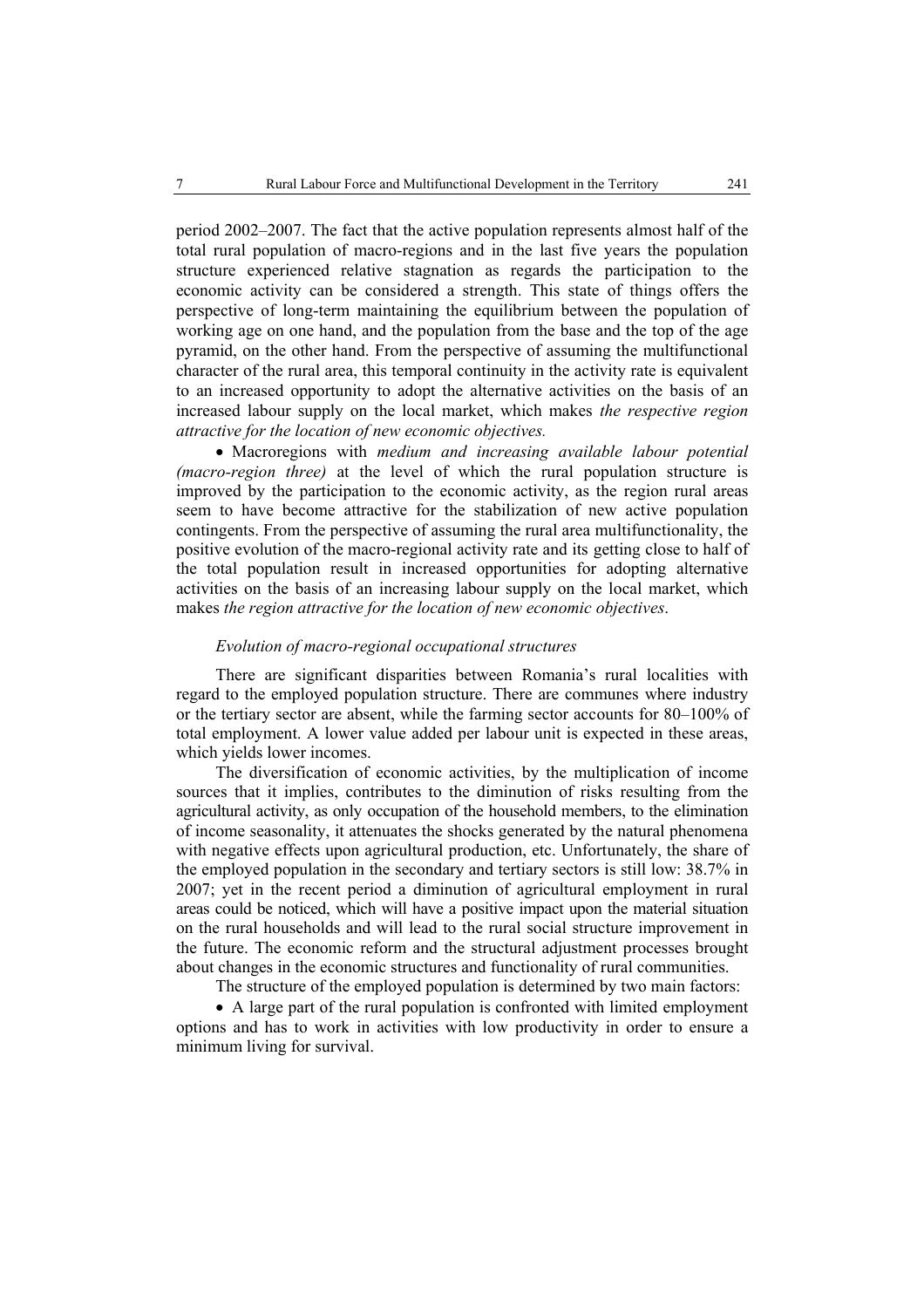• The precarious technological endowment in agriculture requires a higher volume of manual labour and determines the rural population to carry out low productivity activities generating modest incomes.

In the territory, the evolution of the structure of employed population by activity branches and sectors, is in concordance with the economic-social development level: the macro-regions where there are more counties with low and very low economic development level (macroregions two and four) have an employment structure characterized by a high share of the population employed in agriculture and low share of the population employed in services. The zones with high economicsocial development indices (macroregions one and three) have an employment structure where the services and industry have higher shares in the rural occupational structure.

| <b>Macroregions</b>    | % in total sectors and total regions              |               |                                      |          |                      |          |  |  |
|------------------------|---------------------------------------------------|---------------|--------------------------------------|----------|----------------------|----------|--|--|
|                        | Agriculture                                       |               | <b>Industry</b> and<br>constructions |          | <b>Services</b>      |          |  |  |
|                        | $2002^1$                                          | $2007^2$      | $2002^1$                             | $2007^2$ | $2002^1$             | $2007^2$ |  |  |
| Romania                | 68.3                                              | 61.3          | 16.0                                 | 19.9     | 15.7                 | 18.8     |  |  |
| Macroregion 1          | 58.2                                              | 49.5          | 22.4                                 | 28.1     | 19.4                 | 22.4     |  |  |
| Macroregion 2          | 76.0                                              | 72.4          | 11.4                                 | 13.4     | 12.7                 | 14.1     |  |  |
| Macroregion 3          | 61.9                                              | 50.7          | 20.6                                 | 24.1     | 17.5                 | 25.2     |  |  |
| Macroregion 4          | 70.3                                              | 64.9          | 15.4                                 | 18.6     | 14.3                 | 16.5     |  |  |
| $\mathbf{1}$<br>$\sim$ | $\bullet$ $\bullet$ $\bullet$ $\bullet$ $\bullet$ | $\sim$ $\sim$ |                                      |          | $\sim$ $\sim$ $\sim$ |          |  |  |

*Table 2* 

Evolution of the employed population structure in the rural area by activity sectors

*Source:* 1) NIS (2003) Household Labour Force Survey (AMIGO) in the year 2002;

<sup>2)</sup> NIS (2008) Labour Force in Romania. Employment and Unemployment in the year 2007.

The macroregional analysis by the rural occupational structure provides a series of indications on the *multifunctional development pattern adoption* in the rural areas, reflected by the labour force attraction into the non-agricultural activities. According to this criterion, the four macroregions of Romania can be grouped into two categories:

• *Macroregions were the primary sector prevails in the occupational structure* (macroregions two and four) where two-thirds of the employed population is working in the farming sector. The high agricultural employment level is a consequence of the lack of occupational opportunities in the other economic sectors at regional level, the job supply being low not only in agriculture but also in the urban areas that could attract available rural labour. Although agricultural employment importance is decreasing at macroregional level, the development rate of non-agricultural sectors capable to extract the under-employed labour in agriculture is low (the share of the population employed in the secondary and tertiary sectors in total employed population averagely increased by 1% each year in the macroregion four and by 0.72% in the macro-region two). In other words,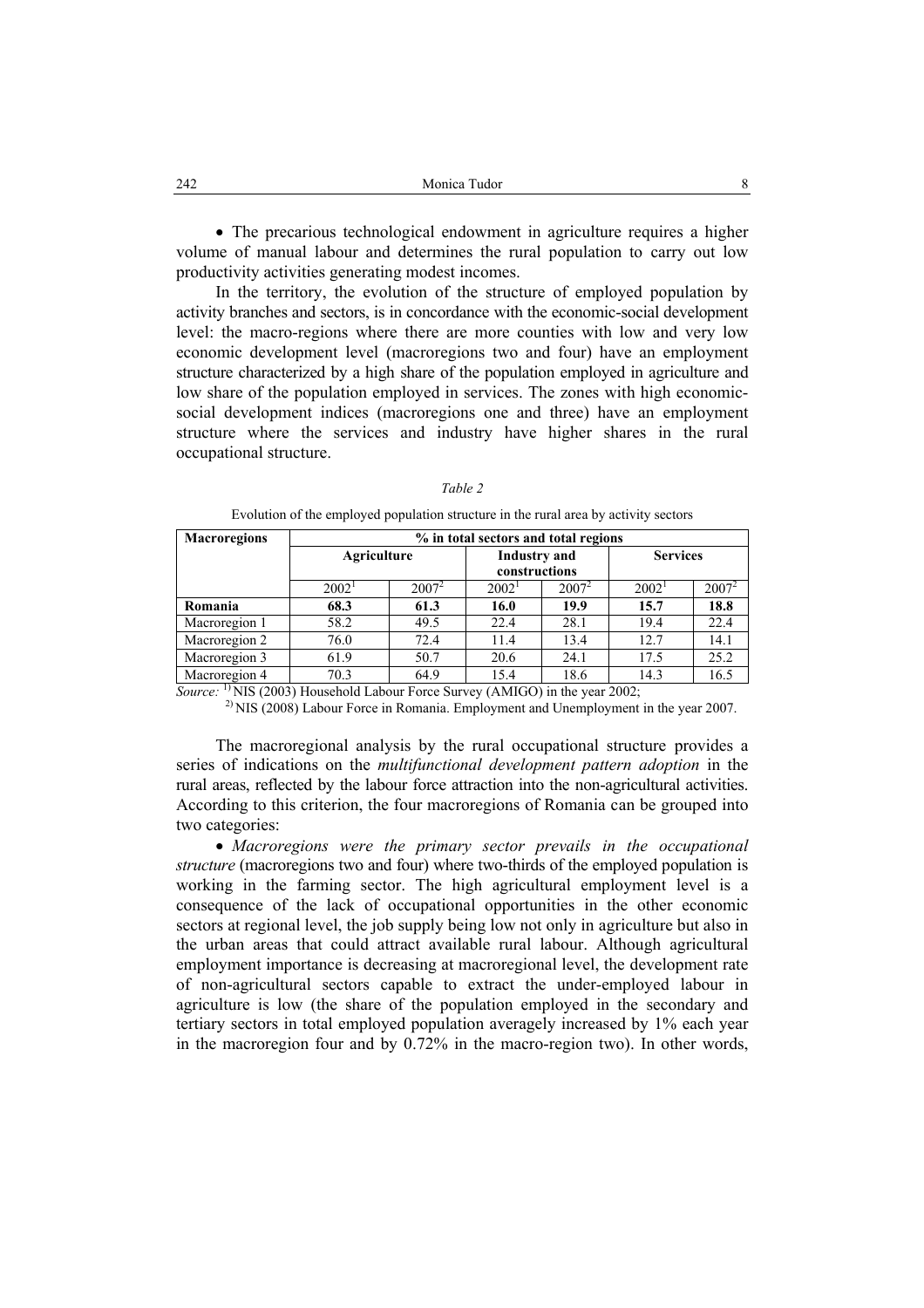*the regional occupational structure suffers from relative conservatism, slowly evolving from the traditional agrarian pattern to the multifunctional development pattern.* The management of human resources slowly improves, *the efficient use of the available labour being still deficient.*

• *Macroregions with balanced employment* (macroregions one and three) with equal shares of people with agricultural and non-agricultural employment. In the period 2002–2007, the extraction rate of labour from the primary to the secondary and tertiary sector followed a constant trend, the share of the population employed in agriculture decreasing by 1.74% and 2.24% respectively per year. The rural area of the two macroregions evolving from the traditional agrarian patterns seem to *have adopted the multifunctional development pattern, the occupational structure evolving from the traditional agrarian pattern to a balanced diversified pattern.* The steady rate by which the employed population is transferred from agriculture to the non-agricultural sectors enables us to state that the regional management of human resources begins to improve, which leads to a *better utilization of the available labour force.* 

### *Evolution of rural professional structures*

The concentration of rural activities in the primary sector is associated to a specific socio-professional structure. While over 90% of the persons employed in the urban areas are wage earners, the self-employed or unpaid family workers prevail in the rural areas (these represented 63.3% of the rural employed population in the year 2007). Overall, those occupational status forms that are characteristic to the traditional agrarian economy, where the household members carry out the agricultural works on the rural household, dominate the structure of the employed population in rural Romania. Most self-employed workers and unpaid family workers are working in the agricultural sector. The main problem related to this professional structure is the fact that the persons with this professional status are self-excluded from the social protection system either by contributing with modest amounts (the self-employed) or by not contributing at all to the social security schemes (unpaid family workers). Although a diminution trend in the importance of the low occupational status structures is manifested (self-employed, unpaid workers), the rate of this process is slow, their cumulated share declining by only 0.7% on the average per year in the period 2002–2007.

In the predominantly agricultural macro-regions (two and four), the selfemployed and the unpaid family workers account for about 70% of the employed population. There is a direct correlation between the two phenomena (Chircă C. and Teşliuc E. 1999, p.14). Thus, in the rural areas from the latter macro-regions, the socio-professional structure is either rigid, either their evolution to the modernization has a slow rate, the shares of employees being reduced and/or have low growth rates in the period 2002–2007.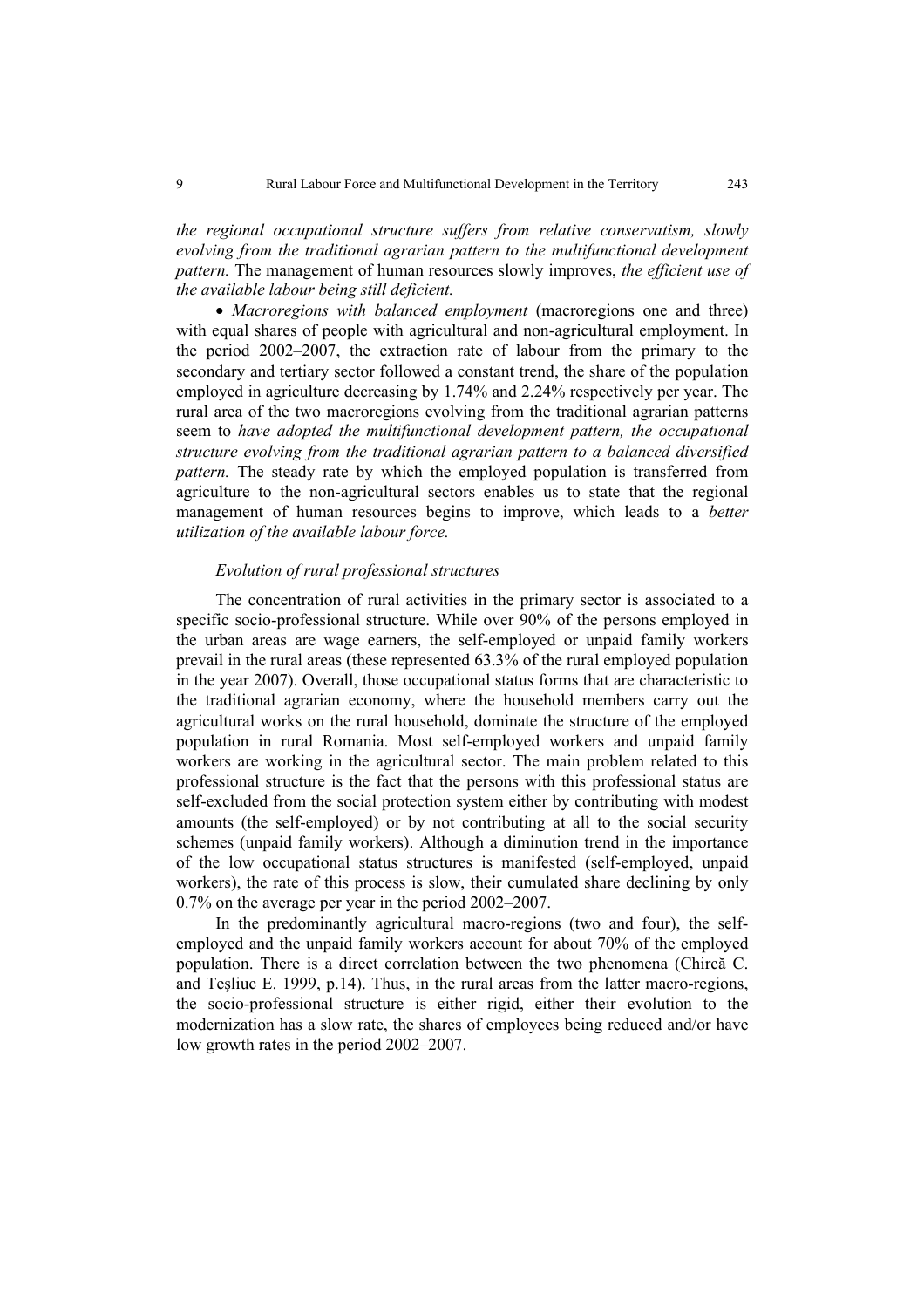The macro-regions that have already adopted the multifunctional development pattern (one and three) have a special situation from the professional structure perspective, which is much closer to urbanity by the high and increasing shares of employees (wage-earners) in total employed population.

The macroregional analysis in relation to the rural professional structure provides a series of indices referring to the rural populations' adopting the *contractual economy patterns in the work relations* as a relative reflection of potential available labour so as to get involved in the formal agreements on the labour market.

Thus, the higher the share of unpaid family workers in the professional structure, the higher *the availability of increasing occupational mobility* and the higher the opportunities to find labour force for the new economic objectives. At the same time, a low share of employees requires immediate corrective interventions in order to stimulate the local business environment to create jobs, so that the dependence upon the agriculture with low and unreliable incomes diminishes.

#### *Table 3*

 Structure of employed population in the rural area by professional status, by statistical macro-regions % in total macroregion

|               | Employees         |          | Employers         |          | Self-employed     |          | Unpaid family     |          | Members of        |          |
|---------------|-------------------|----------|-------------------|----------|-------------------|----------|-------------------|----------|-------------------|----------|
|               |                   |          |                   |          |                   |          | workers           |          | agricultural      |          |
|               |                   |          |                   |          |                   |          |                   |          | association or    |          |
|               |                   |          |                   |          |                   |          |                   |          | cooperative       |          |
|               | 2002 <sup>1</sup> | $2007^2$ | 2002 <sup>1</sup> | $2007^2$ | 2002 <sup>1</sup> | $2007^2$ | 2002 <sup>1</sup> | $2007^2$ | 2002 <sup>1</sup> | $2007^2$ |
| Romania       | 32.0              | 35.9     | 0.7               | 0.7      | 37.8              | 37.0     | 29.0              | 26.3     | 0.5               | Na       |
| Macroregion 1 | 39.9              | 47.1     | 1.1               | 1.1      | 33.9              | 31.4     | 25.0              | 20.3     | 0.1               | Na       |
| Macroregion 2 | 25.1              | 25.1     | 0.7               | 0.6      | 40.1              | 41.7     | 33.3              | 32.5     | 0.8               | Na       |
| Macroregion 3 | 37.8              | 45.0     | 0.9               | 0.8      | 36.4              | 36.6     | 24.8              | 17.6     | 0.2               | Na       |
| Macroregion 4 | 30.5              | 33.8     | 0.6               | 0.7      | 39.5              | 34.7     | 29.3              | 30.8     | 0.1               | Na       |

n.a. – non-applicable

*Source:* 1) NIS (2003) Agricultural labour force survey (AMIGO) in the year 2002, AMIGO, 2002;

<sup>2)</sup> NIS (2008) Labour Force in Romania. Employment and Unemployment in the year 2007.

According to this criterion, the four macroregions of Romania can be grouped into three categories:

• *Macroregions with weakly formalized professional structures and with conservation tendencies* (macroregion two) for which the share of employees was maintained at 25.1% in the period 2002–2007. In the same period, the share of employers declined, which reveals that the business development initiatives in these areas are subject to significant economic risks resulting in bankruptcy and furthermore, at rural area level there is an obvious trend of non-assuming the risks involved by new business initiation. Although the macroregion is characterized by significant available labour that can be mobilized from the rural household to offfarm employment, support measures for business development are required, so as to develop the multifunctional development model.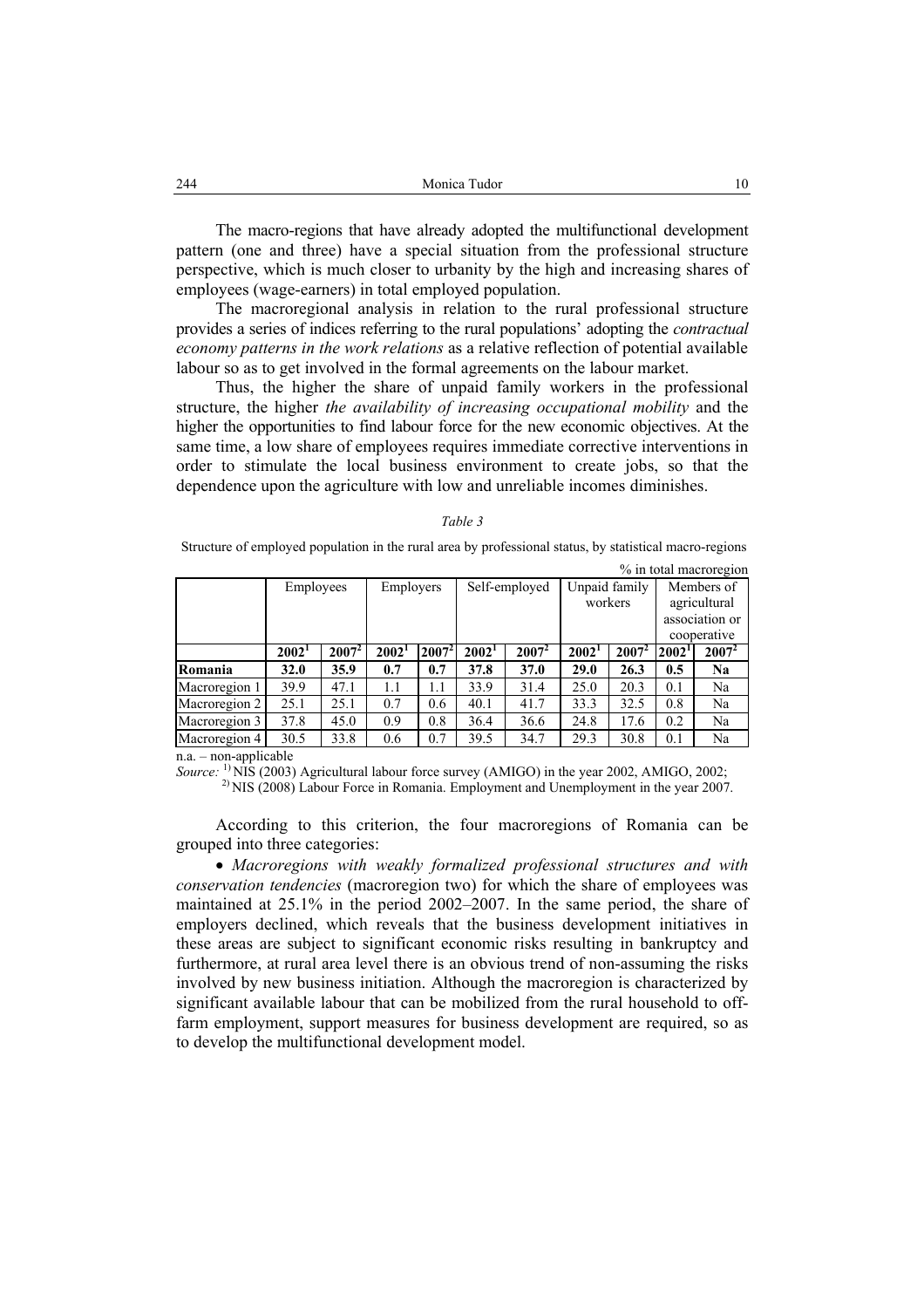• *Macroregions with weakly formalized professional structures, yet with improvement tendencies* (macroregion four) for which the share of employees increased from 30.5% to 33.8% in the period 2002–2007. This macroregion also has significant available labour force, which can be attracted into economic activities on the basis of contractual relations on the labour market, the share of unpaid family workers representing 30.8% of total employed population in the year 2007. The tolerance to assuming the risk of new business initiation is higher in the rural population from this macroregion, the share of employers increasing from 0.6% to 0.7% in the investigated period.

• *Macroregions with medium formalized professional structures and accelerating trends of relations formalization on the labour market* (macroregions one and three) for which the share of employees increased by 7.2% in the period 2002–2007, representing almost half of the employed population by the end of the period. This evolution can be explained by the economic growth acceleration due to larger investment flows attracted into these areas, which led to an additional demand of paid labour, in the rural areas inclusively<sup>5</sup>. This accelerated increasing mobility is thus the direct result of adopting the multifunctional development pattern that led to the improvement of the living standard for the rural people, by their becoming no longer dependent on agriculture that yields low incomes. There is still available labour in these regions that can be integrated into contractual relations on the labour market, yet the size of this available labour is lower.

## **3.2. Agro-regional disparities in assuming the multifunctional development patterns**

The comparative analysis of the human capital characteristics in the territory reveals the existence of significant disparities between the rural localities from Romania, located in the three geographical areas. Thus, the premises of rural area multifunctionality assumption are also different. Thus, the *populations in the plain areas* feature the highest demographic ageing, are less educated and have the lowest demographic regeneration opportunities. The communes from this geographic area are subject to the highest depopulation risk, and strong intervention is needed to attract and set up the young people in this area. Although the occupation level of the population of working age has the highest value, the occupational structure in the plain communes is dominated by the primary sector, the tertiary sector being represented by the people employed in the public services (local administration, retail, education, health) and not in productive services. The occupational mobility is quite limited, revealing a more conservative attitude. The tendency to nonassuming the risk is obvious by the fact that only 5.8% of households declared that

 $rac{1}{5}$  Tudor, M. & Balint, B. (2006) *Off-farm Employment and Agricultural Sales: Evidence from Romania*, Post-Communist Economies, Vol. 18, No. 2, June 2006, pp. 246.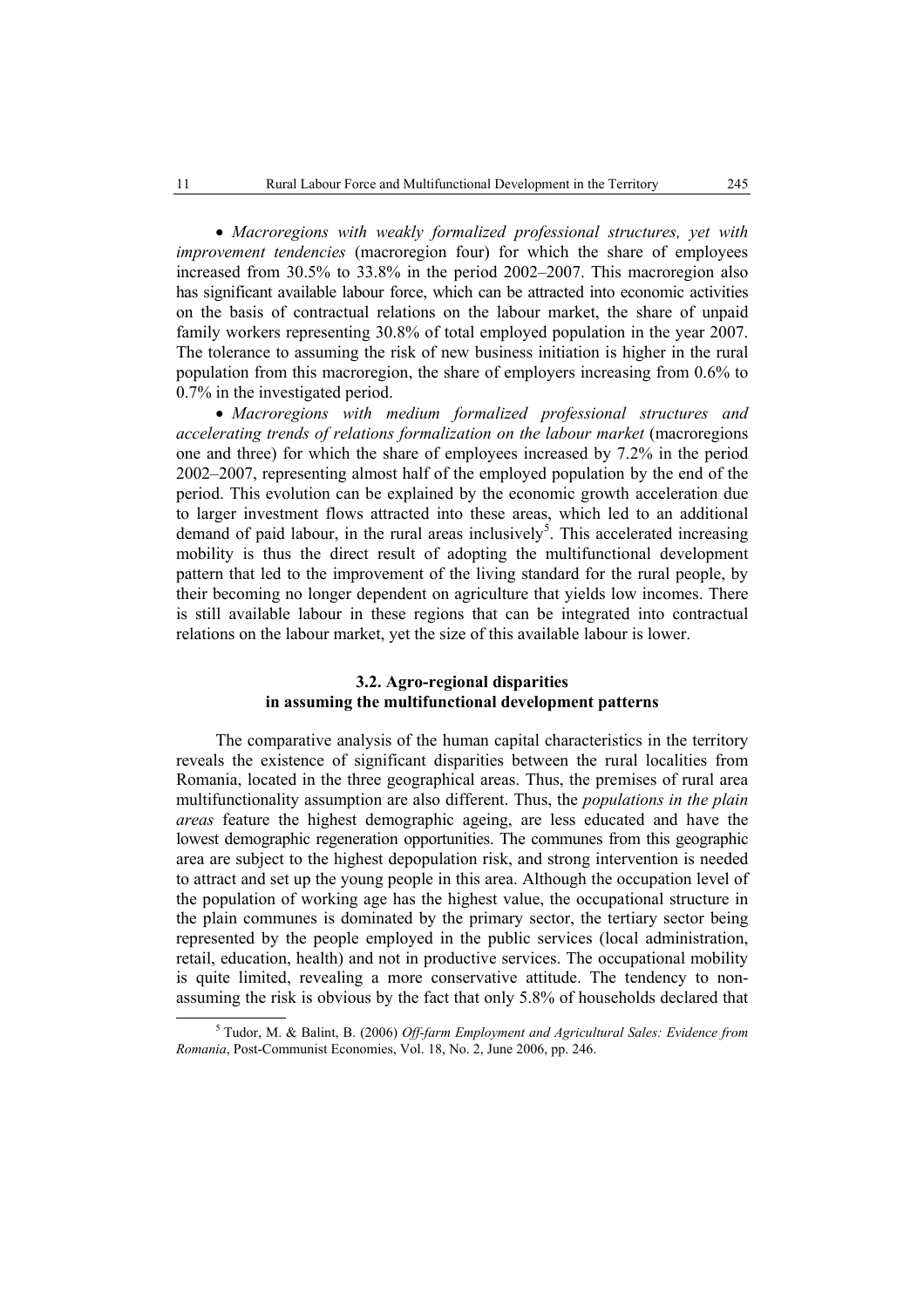they intend to develop a non-agricultural business, as they did not manage to identify the economic niches (the type of business) in which they could be successful by such an approach. As a result, the rural area transformation into a functional area in the plain zones requires concerted measures for the change of rural population's mentality and attitude in particular.

At the level of communes from the hill and mountain zones, the premises for assuming the rural area multifunctionality by the population seem to be more favourable compared to the population from the plain zone. Benefiting from a better educated human capital (the average number of schooling years corresponds to graduating an arts and crafts school that provides a solid base of technical specialty knowledge), these communes are already on the path of multifunctional development, the importance of the primary sector in labour employment being much lower. In these areas it is necessary to stimulate and encourage private initiative development as more than 40% of the population of working age has no occupation. The lack of job supply at local level, accompanied by the increased occupational mobility, can result in the risk of depopulation in these areas, as the labour force would prefer to migrate, also definitively, in search for better living and working conditions. This risk is high in the case of the communes from the hills, where about one quarter of households have members who left the locality to find a job. As the intention to invest in non-agricultural business appears only in 5.6% of the households from the hilly region, we can estimate that those involved in the occupational migration will not find sufficient jobs at local level in the future as well, which can determine them to definitively migrate from these communes.

| Main characteristics of the human capital                        | Geographic area |       |          |  |
|------------------------------------------------------------------|-----------------|-------|----------|--|
|                                                                  | Plain           | Hill  | Mountain |  |
| Average age (years)                                              | 41.25           | 39.73 | 38.91    |  |
| % of households with dependent children under 15 years           | 34.00           | 41.00 | 39.33    |  |
| Population ageing index $(\% )$                                  | 1.67            | 1.34  | 1.12     |  |
| Average number of schooling years                                | 8.24            | 9.08  | 9.12     |  |
| Employment level of population of working age                    | 62.54           | 59.26 | 53.43    |  |
| Occupational structure                                           |                 |       |          |  |
| $-$ primary sector $(\% )$                                       | 34.89           | 16.14 | 13.32    |  |
| $-$ secondary sector $(\%)$                                      | 30.22           | 41.00 | 42.37    |  |
| $-$ tertiary sector $(\% )$                                      | 34.89           | 42.86 | 44.31    |  |
| Labour renewal index                                             | 0.77            | 0.81  | 1.08     |  |
| % of households with members who left the locality for work      | 15.60           | 23.50 | 18.00    |  |
| % of households intending to develop a non-agricultural business | 5.8             | 5.6   | 7.0      |  |

*Table 4* 

The characteristics of the human capital as premises for assuming the rural area multifunctionality at agro-regional level

*Source*: own processing of data collected during the field survey conducted by IAE in 2007.